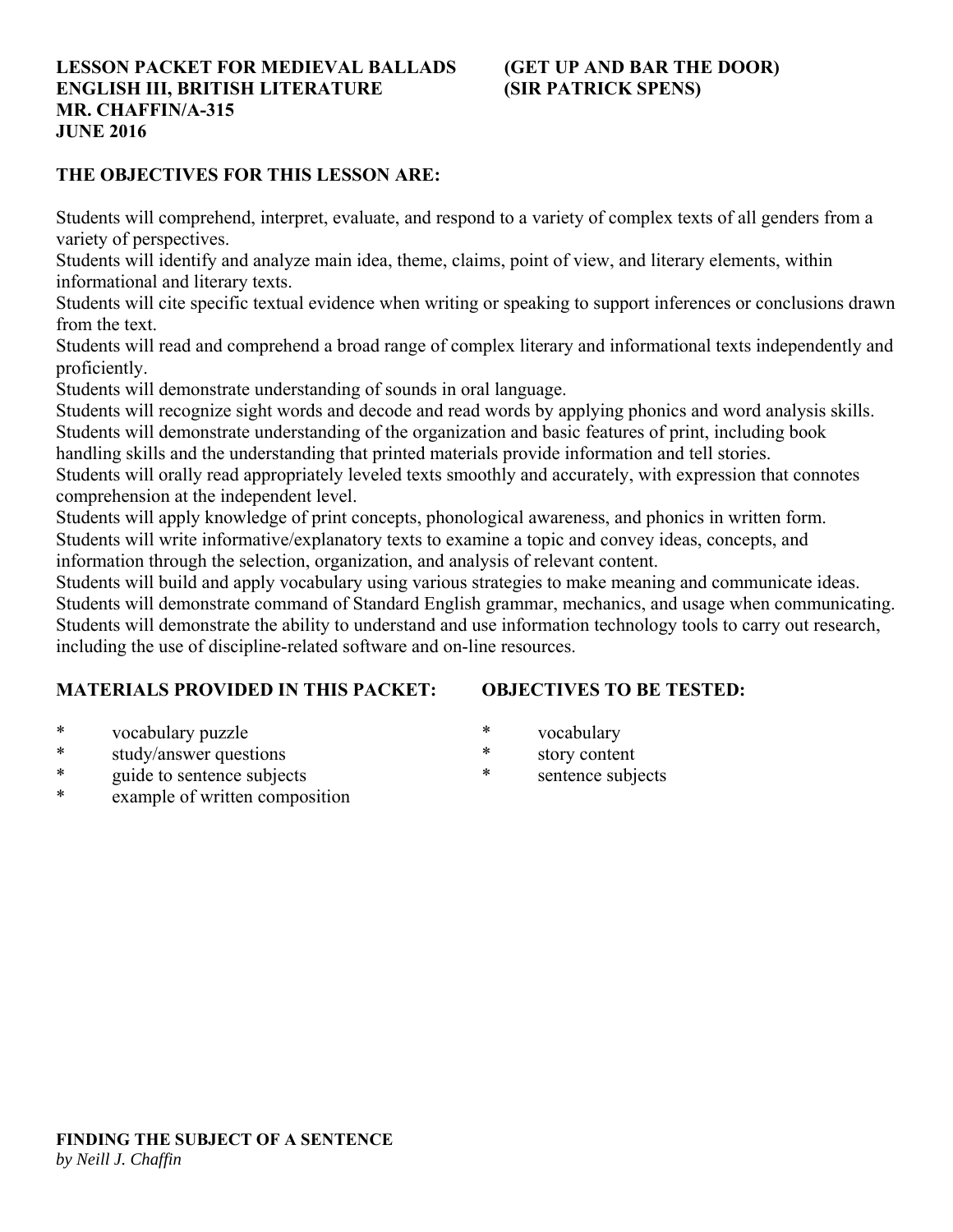The simple subject of a sentence is either what is doing or performing some action or it is what is being written about in the sentence. The subject of a sentence must be either a noun or a pronoun. This would include phrases or clauses that can be used as nouns. The subject of a sentence may appear in a number of places in the sentence. Finding the subject of a sentence is important in terms of subject and verb agreement and in terms of pronoun form. There are some things you can do to help you find the simple subject of a sentence.

# **Learn to recognize words or phrases that cannot be a subject:**

**Prepositional phrases** cannot be the subject of a sentence. **Participial phrases** cannot be the subject of a sentence. The words **"here", "there"**, and **"where"** cannot be the subject of a sentence. **Conjunctions** cannot be the subject of a sentence. The **articles (a, an,** and **the**) cannot be the subject of a sentence. A **verb** cannot be the subject of a sentence. **Adjectives** and **adverbs** cannot be the subject of a sentence. A **subject complement** cannot be the subject of a sentence.

# **Stunned by the news, he sat there in his chair and shook his head.**

*"Stunned by the news" is a participial phrase; "there" is an adverb; "in his chair" is a prepositional phrase; "sat" and "shook" are verbs; "and" is a conjunction. Thus, if you eliminate these because they cannot be the subject, then you are left with:*

# **he....his head.**

*"His" is an adjective. Simply ask yourself who or what did the sitting and shaking. The answer is obvious: he. "He" is the subject of the sentence, the doer or maker of the action.*

# **The tall gangly girl was the best player on the entire basketball team.**

*"The" is an article; "was" is always a verb; "the" is an article; "on the entire basketball team" is a prepositional phrase. Thus, if you eliminate these because they cannot be the subject, then you are left with:*

# **tall gangly girl.... best player**

*Since "tall", "gangly", and "best" are adjectives, not nouns, you are left with either "girl" or "player". "Player" simply names the same thing as "girl" and thus is a subject complement. "Girl" is the subject of the sentence, who or what is being written about.*

# **SENTENCE ORDER AND ARRANGEMENT**

#### **SUBJECT/VERB/OBJECT ORDER**

# **A tall burly batter stepped up to the plate and immediately hit the ball.**

*("A" is an article; "tall" and "burly" are adjectives; "stepped" is a verb; "up" is an adverb; "to the plate" is a prepositional phrase; "and" is a conjunction; "immediately" is an adverb; "the" is an article. Who did the stepping and hitting? The batter or the ball? "Batter" is obviously the subject of the sentence.)*

# **SUBJECT/VERB/COMPLEMENT ORDER**

**My uncle is a man of few words.**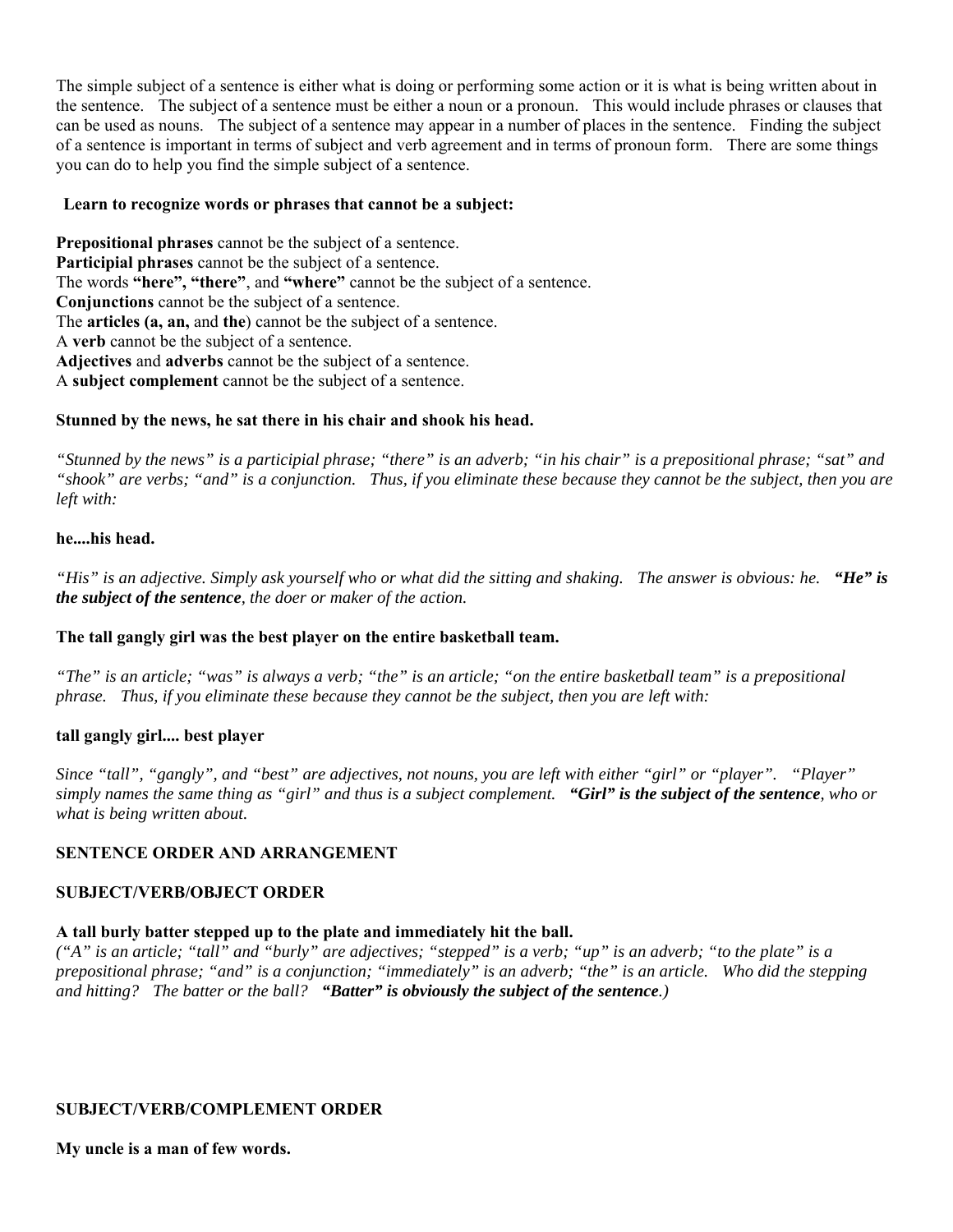*("My" is a possessive adjective; "is" is a verb; "a" is an article; "man" is a subject complement simply renaming "uncle"; "of few words" is a prepositional phase. "Uncle" is obviously the subject of the sentence.)*

# **SUBJECT/VERB/PREPOSITIONAL PHRASE**

#### **Your book is on the table by the front door of the classroom.**

*("Your" is a possessive adjective; "is" is a verb; "on the table", "by the front door", and "of the classroom" are prepositional phrases. "Book" is obviously the subject of the sentence.)*

#### **SUBJECT/VERB/ADVERB**

#### **We never walk slowly or aimlessly.**

*("never" is an adverb; "walk" is a verb; "slowly" is an adverb; "or" is a conjunction; "aimlessly" is an adverb. "We" is obviously the subject of the sentence.)*

#### **SENTENCES IN UNUSUAL ORDER**

*Sentence structure in English is very fluid. We commonly put sentences in unusual order. If you follow what you have been shown to do above, you will still have no trouble finding the subject of the sentence.* 

#### **Sentences beginning with "here", "there" or "where":**

#### **Here is the rest of the chicken.**

*("Here" cannot be a subject; "is" is a verb; "the" is an article; "of the chicken" is a prepositional phrase. "Rest" is the subject of the sentence.)*

#### **Interrogative sentences:**

#### **Why are you going into the office?**

*("Why" is an adverb; "are" is a verb; "going" is a verb; "into the office" is a prepositional phrase. Who is doing the going? You are! "You" is the subject of the sentence.)*

#### **Did you see that crazy motorcycle rider?**

*("Did" is a verb; "see" is a verb; "that" is a demonstrative adjective; "crazy" is an adjective; "motorcycle" is an adjective; "rider" is whom or what you saw and thus a direct object. Who did the seeing? "You" did! "You" is the subject of the sentence.)*

# **Subjects separated from the verb by a prepositional phrase:**

#### **The boys in the classroom appear tired and bored.**

*("The" is an article; "in the classroom" is a prepositional phrase; "appear" is a verb"; "tired" is a subject complement; "and" is a conjunction; "bored" is a subject complement. "Boys" is the subject of the sentence.)*

### **An understood or implied "you" is the subject of every imperative (command) sentence, even though "you" is seldom written. This is true even if the sentence begins with a noun in direct address:**

#### **Charles, bring me the rest of your homework.**

*("Charles" is a noun in direct address; "bring" is a verb; "me" is an indirect object; "the" is an article; "rest" is a direct object; "of your homework" is a prepositional phrase. "You", understood or implied, is the subject of the sentence.)*

#### **Sentences in inverted order:**

**Far above the crowd and slowly off into the distance floated the untethered balloon.**

*("Far" is an adverb; "above the crowd" is a prepositional phrase; "and" is a conjunction; "slowly" is an adverb; "off"*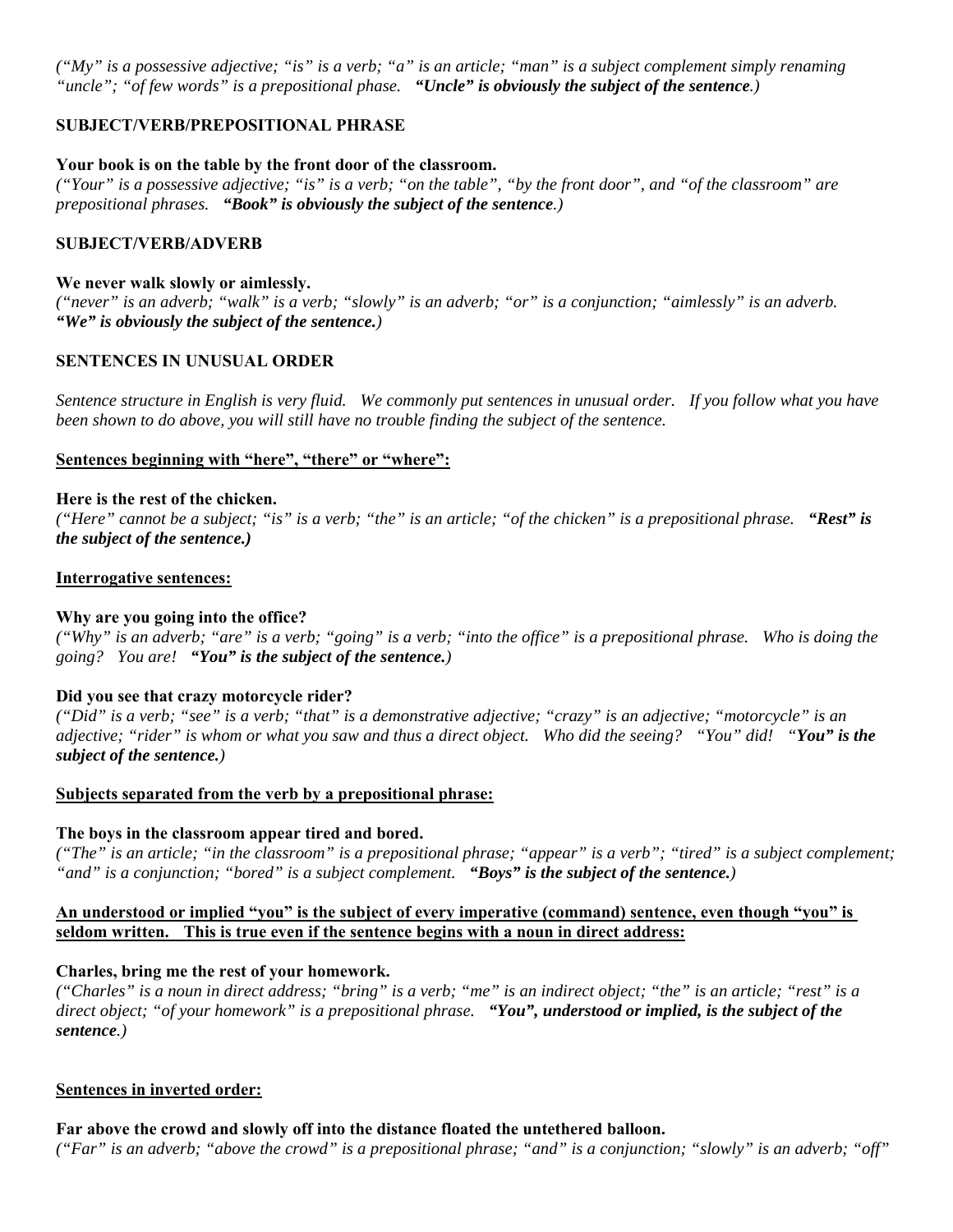*is an adverb; "into the distance" is a prepositional phrase; "floated" is a verb; "the" is an article; "untethered" is an adjective; "Balloon" is what is doing the floating and is the subject of the sentence.)*

#### **Sentences beginning with phrases or clauses:**

### **Elated by the news, the students applauded wildly.**

*("Elated by the news" is a participial phrase; "the" is an article; "applauded" is a verb; "wildly" is an adverb; "students" did the applauding and therefore the subject of the sentence.)*

#### **With a loud bang and a blinding flash of lights of many colors, the show began.**

*("With a loud bang and a blinding flash"is a compound prepositional phrase; "of lights" is a prepositional phase; "of many colors" is a prepositional phrase; "the" is an article; "began" is a verb; "show" is the subject of the sentence.)*

#### **Swimming is his favorite form of recreation.**

*("is" is a verb; "his" is a possessive adjective; "favorite" is an adjective; "form" is a subject complement; "of recreation" is a prepositional phrase; the gerund "swimming" is what is being written about and is the subject of the sentence.)*

#### **To win was his goal.**

*("was" is a verb; "his"is a possessive adjective; "goal" is a subject complement; the infinitive "to win" is what is being written about and is the subject of the sentence.)*

#### **What he saw was unusual.**

*("was" is a verb; "unusual" is a subject complement ; the noun clause "What he saw" is the subject of the main clause of the sentence. In the noun clause itself, "what" is the introductory word; "saw" is the verb. Who did the seeing? He did! "He" is the subject of the noun clause.)*

# **After we finished the test, some of us went to the cafeteria.**

("After we finished the test" is an adverb clause; "of us" is a prepositional phrase; "went" is a verb; "to the cafeteria" is a prepositional phrase; **"some", an indefinite pronoun, is the subject of the main clause of the sentence**. In the adverb clause itself, "after" is a subordinating conjunction; "the" is an article; "test" is a direct object. Who did the finishing? We did!. **"We" is the subject of the adverb clause**.)

# **COMPOUND SUBJECTS**

# **There may be more than one subject in a sentence. If there is more than one subject, but the sentence is not compound, then you have a compound subject:**

#### **All of the girls but few of the boys went to the show.**

*("of the girls" is a prepositional phrase; "but" is a conjunction; "of the boys" is a prepositional phrase; "went" is a verb; "to the show" is a prepositional phrase. "All" and "few", indefinite pronouns, are the subjects.)*

#### **SUMMARY**

As you can see, if you want to be able to find the subject of a sentence, it is imperative that you know the parts of speech and be able to determine what every word in a sentence is doing. If you do this, you will never go wrong when it comes to subject and verb agreement, which is a major source of problems in English. You will also never have problems with pronoun case, another major source of problems.

# **EXERCISE ON FINDING THE SUBJECT**

*Directions: Circle the simple subject(s):* 

01. Sticking the numbers on the old satellite dish, he fashioned an outdoor clock.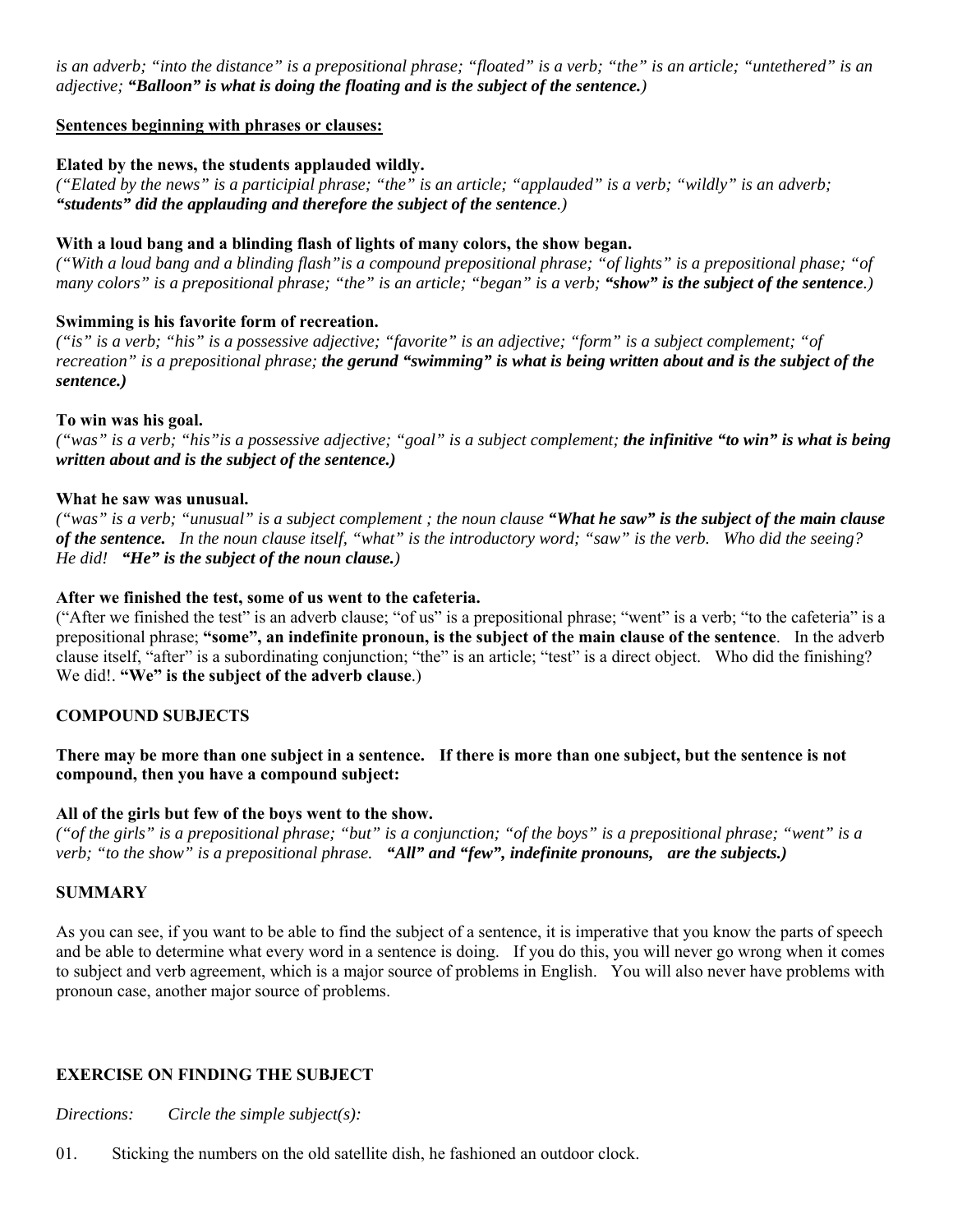- 02. In the middle of the garden in the back yard stood an armillary-sphere on an old tree trunk.
- 03. Charles, please bring me a new box of paper clips.
- 04. Not only the letters but also the bills have arrived in the mail. (2)
- 05. Have any of the boxes been filled?
- 06. When will the better kinds of staplers be available?
- 07. Faster and faster flew the racing pigeons.
- 08. Parched by the howling winds and burnt by the scorching sun, none of the hikers continued the trip.
- 09. Which of these tables would you prefer?
- 10. Through the dark and silent streets sped the car.
- 11. On his desk sat an Atmos clock; it didn't work, but it looked nice. (3)
- 12. Either the old men or the young boys will have to guard the wall. (2)
- 13. Abandoned by its parents, in a deep den in the bank of a river cringed a young otter.
- 14. Where in the world is the Bight of Benin?
- 15. To swim was his greatest pleasure.
- 16. Reading is an enjoyable pastime
- 17. Begin the exam now.
- 18. Where is my new watch?
- 19. Many old clocks ticked incessantly in his house.
- 20. Did any of you really need another explanation?

# **VOCABULARY FOR GET UP AND BAR THE DOOR AND SIR PATRICK SPENS**

*Directions: Match the definition to the word by writing the letter of the definition in front of the word:*

| 01. | bar       |                               |                                                |  |
|-----|-----------|-------------------------------|------------------------------------------------|--|
| 02. | coal      | a.                            | Happy; merry                                   |  |
| 03. | combs     | b.                            | Sausages made of intestines stuffed with meat, |  |
| 04. | fans      | suet, etc.                    |                                                |  |
| 05. | foremost  | c.                            | Said                                           |  |
| 06. | gay       | d.                            | Close; shut                                    |  |
| 07. | gentlemen | e.                            | Husband                                        |  |
| 08. | goodman   | f.                            | Pact; agreement                                |  |
| 09. | lords     | g.                            | Men                                            |  |
| 10. | morn      | h.                            | Black combustible mineral burned for heat      |  |
| 11. | paction   | 1.                            | A jump or hop from first one foot to the other |  |
| 12. | puddings  | j.                            | First; initial                                 |  |
| 13. | quoth     | k.                            | One who goes to sea on a ship                  |  |
| 14. | sail      | 1.                            | Affixed ones signature, as to a letter         |  |
| 15. | sailor    | m.                            | Morning                                        |  |
| 16. | signed    | n.                            | Members of the peerage; noblemen holding the   |  |
| 17. | skips     | title of earl, viscount, etc. |                                                |  |
|     |           | 0.                            | Thin strip of metal, plastic, etc. with teeth, |  |
|     |           | used to groom the hair        |                                                |  |
|     |           | p.                            | Work as a sailor on a ship                     |  |
|     |           | q.                            | Cloth or paper devices used to move air to     |  |

refresh oneself

# **The Ballads**

# *by Neill J. Chaffin*

 Medieval ballads are generally anonymous; we don't know who wrote them. They were probably originally an oral tradition and were eventually written down by various people in various places. Because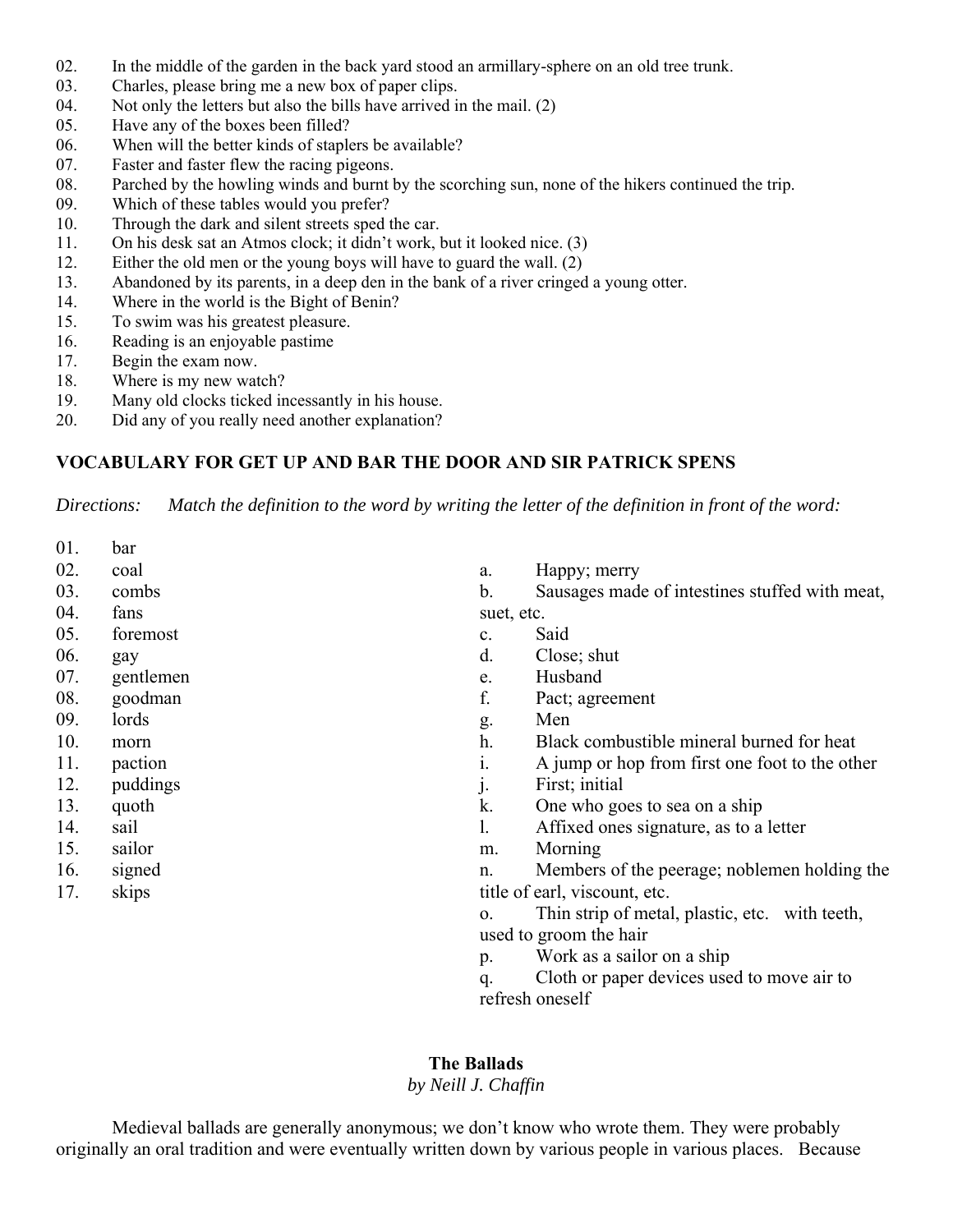they sprang from an oral tradition, there is a great deal of variation among them. The language is Middle English and often Scottish dialectic. While the modern reader can read them, there are many words that are not immediately easy to understand. They are invariably rhymed, since rhyme makes it easier to remember something that is being recited from memory. Their subject matter is very diverse: comedy, tragedy, love, etc. They are generally down-to-earth in their subject matter and sentiments. Below is a list of the words from the two ballads we will study that may be difficult to understand.

| boild=boiled         | $o' = of$       | blude=blood         | laith=loath      |
|----------------------|-----------------|---------------------|------------------|
| sae-so               | tho=though      | reid=red            | weet=wet         |
| cauld-cold           | muckle=a lot    | what=where          | shoon=shoes      |
| gae=go               | hersel=herself  | $\text{grid}$ =good | $lang = long$    |
| hussyfskap=housework | spake=spoke     | spak=spoke          | owre=ere, before |
| ye=you               | tak=take        | eldern=ancient      | $a=$ all         |
| $an =$ and           | $aff=off$       | knicht=knight       | aboon=above      |
| $nae=not$            | auld=old        | richt=right         | kembs=combs      |
| barrd=barred         | ails=makes sick | braid=broad         | ain=own          |
| twa=two              | een=eyes        | lauch=laugh         | thame=them       |
| whae'er=whatever     | scad=scauld     | ee=eye              | mair=more        |
| ne'er=never          | wi=with         | wha=what            | $o'$ er=over     |
| wad=would            | bree=broth      | mirry=merry         | fadom=fathoms    |
| ane=one              | gied=gave       | na=not              |                  |

Since Sir Patrick Spens is not in the school literature book, I have included it below. (Source: *Norton Anthology of English Literature*)

The king sits in Dumferline town, Drinking the blude-reid wine: "O whar will I get a guid sailor To sail this ship of mine?"

Up and spak an eldern knicht, Sat at the king's richt knee: "Sir Patrick Spens is the best sailor That sails upon the sea."

The king has written a braid letter And signed it wi' his hand, And sent it to Sir Patrick Spens, Was walking on the sand.

The first line that Sir Patrick read, A loud lauch lauched he; The next line that Sir Patrick read, The tear blinded his ee.

"O wha is this has done this deed, This ill deed done to me, To send me out this time of year, To sail upon the sea?"

"Make haste, make haste, my mirry men all, Our guid ship sails the morn." "O say no sae, my master dear, For I fear a deadly storm."

"Late late yestre'en I saw the new moon Wi' the auld moon in her arm, And I fear, I fear, my dear master, That we will come to harm."

O our Scots nobles were richt laith To wee their cork-heeled shoon, But lang owre a' the play were played Their hats they swam aboon.

O lang, lang may their ladies sit, Wi' their fans into their hand. Or e'er they see Sir Patrick Spens Come sailing to the land.

O lang, lang may the ladies stand, Wi' their gold kembs in their hair, Waiting for their ain dear lords, for they'll see thame na mair.

Half o'er, half o'er to Aberdour, It's fifty fadom deep, And there lies guid Sir Patrick Spens, Wi' the Scots lords at his feet.